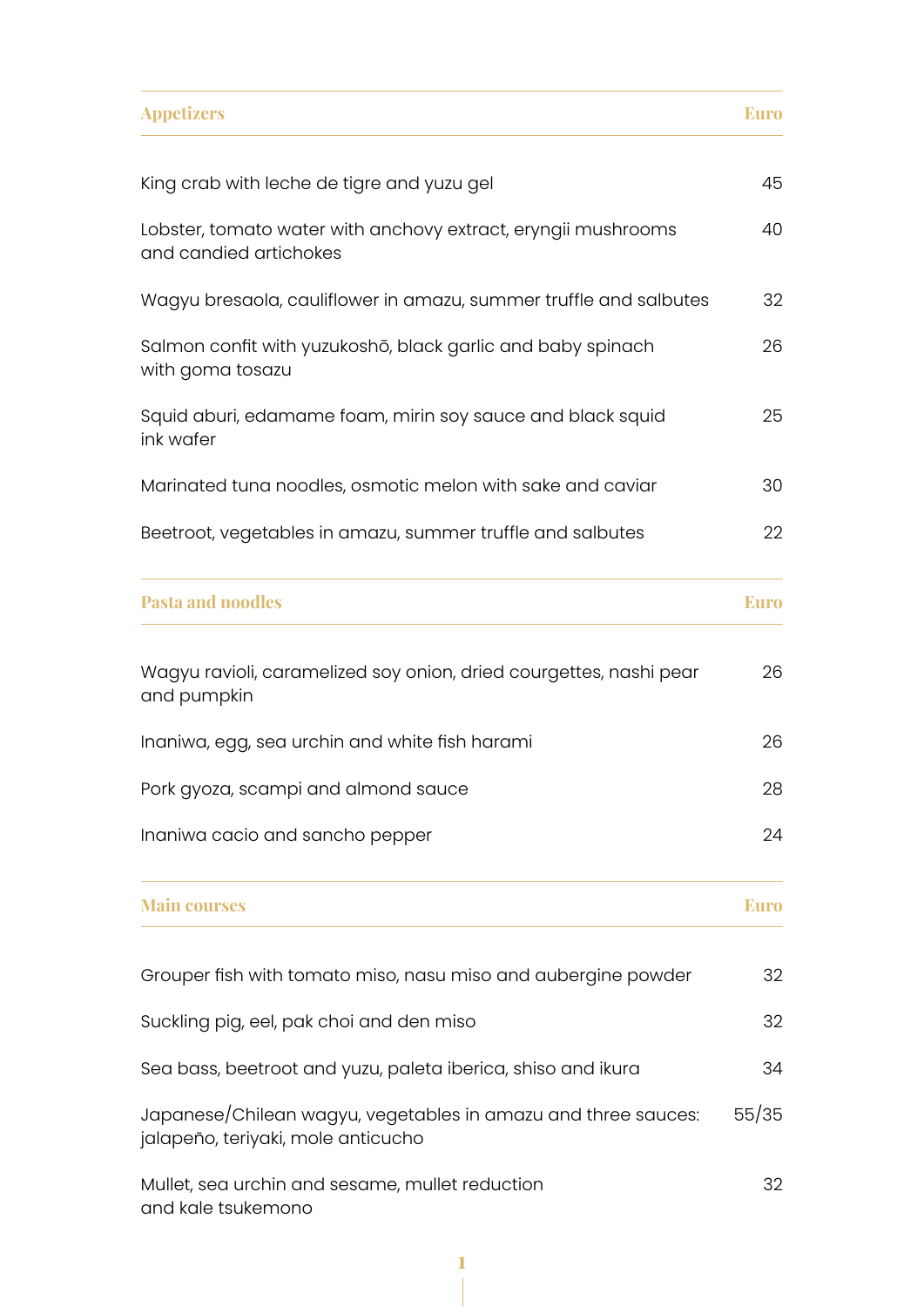| Poached skipjack, warishita gel, napa cabbage, red onion<br>and crispy artichokes | 28          |
|-----------------------------------------------------------------------------------|-------------|
| Vegetarian steak with vegetables in amazu                                         | 26          |
| <b>Tempura</b>                                                                    | <b>Euro</b> |
| Shojin-age (7 pcs. of Vegetable)                                                  | 20          |
| Prawn, shiso, shiitake tempura and spicy garlic sauce                             | 26          |
| <b>Sushi and sashimi</b>                                                          | <b>Euro</b> |
| Sushi selection: 1 hosomaki and 7 nigiri                                          | 35          |
| Sashimi 13 with rice and miso                                                     | 32          |
| Sushi 9                                                                           | 30          |
| <b>Uramaki</b>                                                                    | <b>Euro</b> |
| Spicy tuna                                                                        | 18          |
| Scallop and masago                                                                | 20          |
| Salmon and avocado                                                                | 18          |
| Prawn tempura and seared salmon                                                   | 24          |
| Hamachi jalapeño                                                                  | 24          |
| <b>Snacks</b>                                                                     | <b>Euro</b> |
| Edamame                                                                           | 6           |
| Spicy edamame                                                                     | 7           |
| Steamed bread and alioli wasabi                                                   | 3           |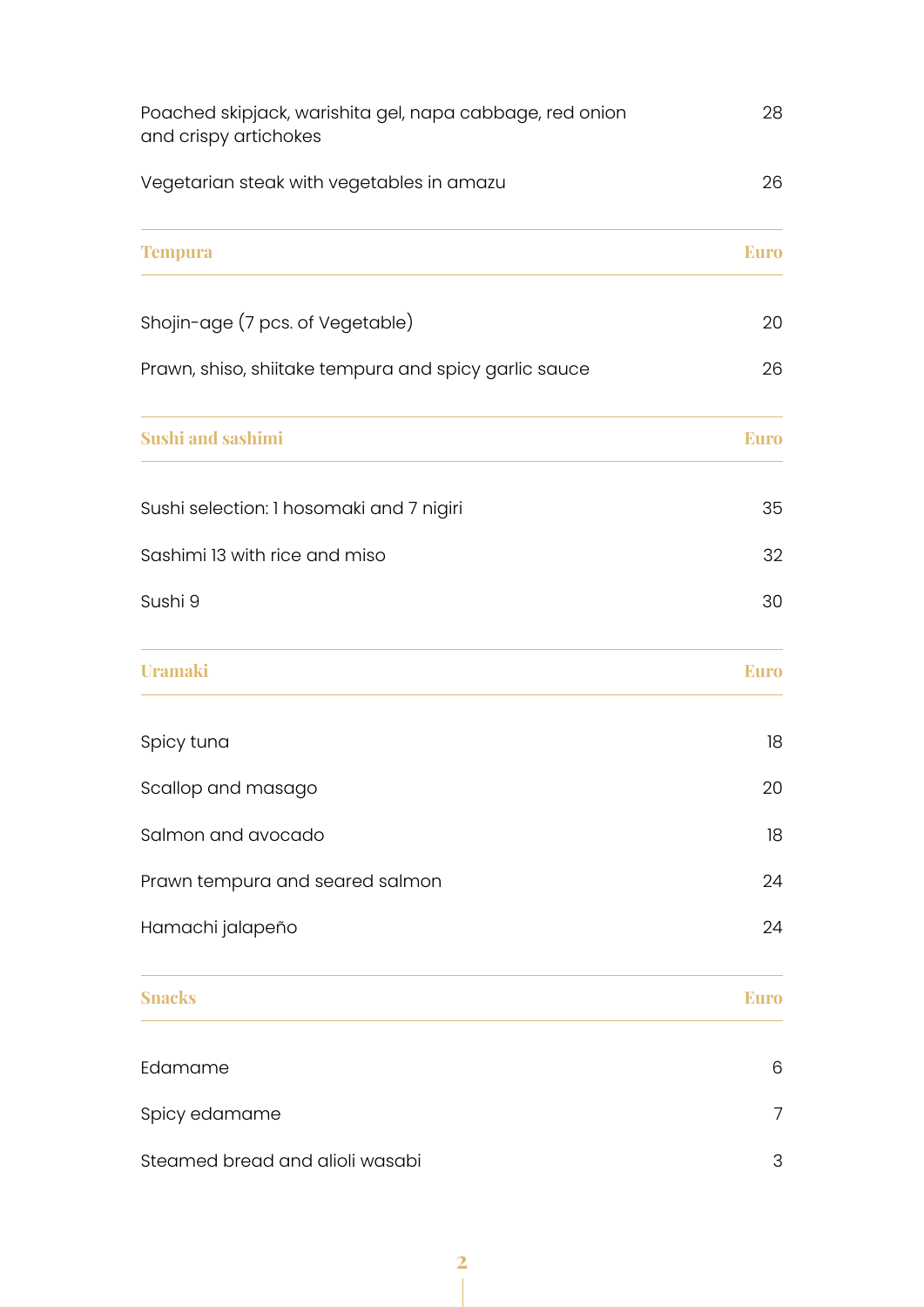| <b>Rice and soups</b>                                                            | <b>Euro</b> |
|----------------------------------------------------------------------------------|-------------|
| Steamed rice                                                                     | 6           |
| Miso soup                                                                        | 6           |
| <b>OMAKASE</b>                                                                   | <b>Euro</b> |
| Salmon confit                                                                    |             |
| Special sushi selection                                                          |             |
| Wagyu ravioli                                                                    |             |
| Sea bass and beetroot                                                            |             |
| Pre dessert: Tea matcha tacos                                                    |             |
| Dessert: Mango mousse and passion fruit ice cream ______________________________ | 70          |
| <b>OMAKASE</b>                                                                   | <b>Euro</b> |
| Tuna noodles                                                                     |             |
| Wagyu bresaola                                                                   |             |
| Special sushi selection                                                          |             |
| Inaniwa harami                                                                   |             |
| Grouper fish with tomato miso                                                    |             |
| Pre dessert: Kakigōri                                                            |             |
|                                                                                  | 90          |

Omakase is available only if the diners of the entire table are participating, until 10.30pm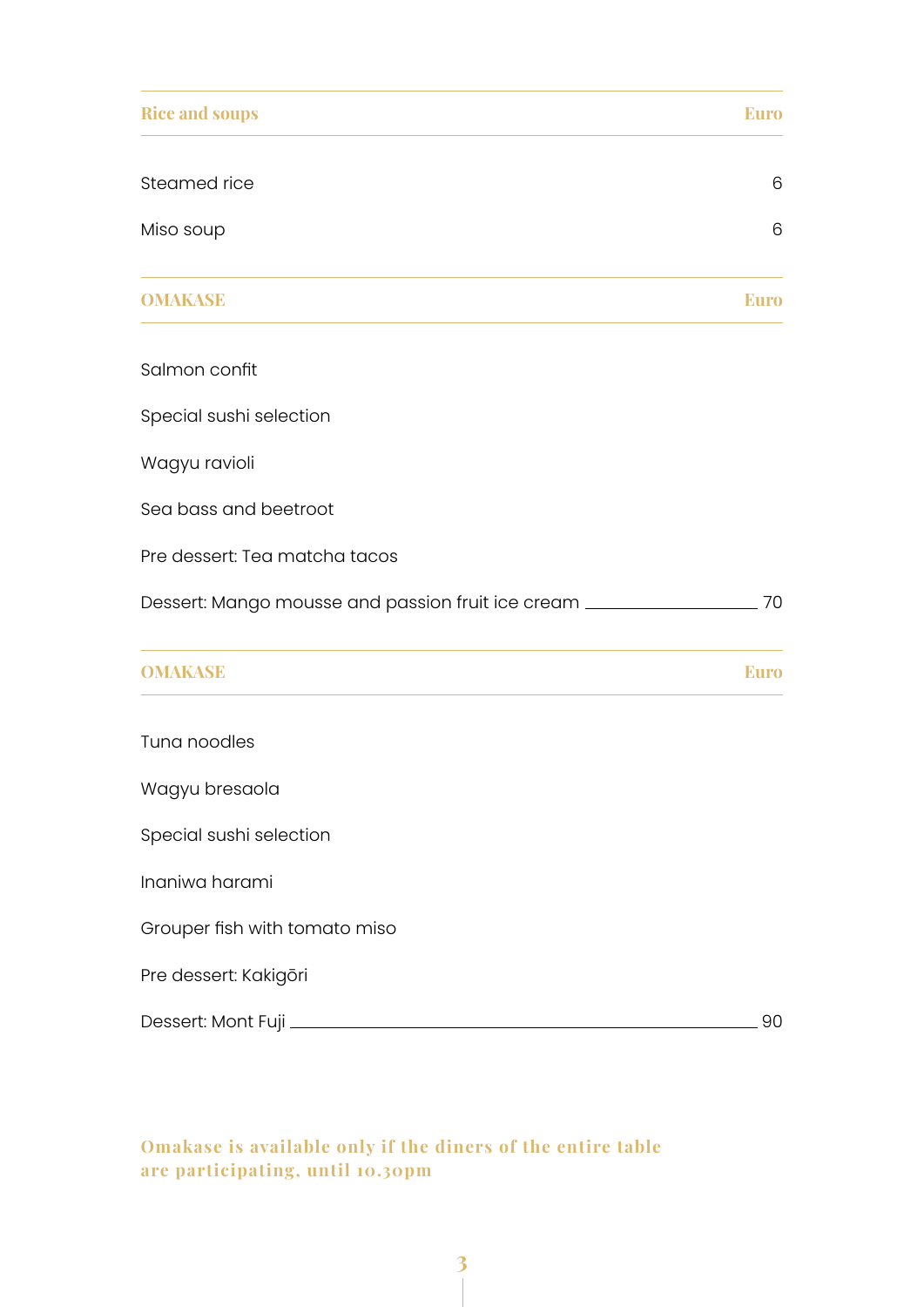| <b>Desserts</b>                                       | Euro              |
|-------------------------------------------------------|-------------------|
| Rainbow tacos                                         | 15                |
| Japanese cheesecake and matcha tea ice cream          | 10 <sup>°</sup>   |
| Mango bar and passion fruit ice cream                 | $12 \overline{ }$ |
| Poppy seed mousse, raspberry and vegetarian meringues | 12                |
| Mont Fuji with dark chocolate and sour cherries       | 13                |
| Mochi selection (3 pcs.)                              | $12 \overline{ }$ |
| Ice cream/Sorbet                                      | 4,50              |

The product is certified for the freezing treatment according t o EC law 853/2004, chapter III, section VIII. Some ingredients can be frozen at the origin. PLEASE NOTIFY US FOR ALLERGIES AND INTOLERANCES.